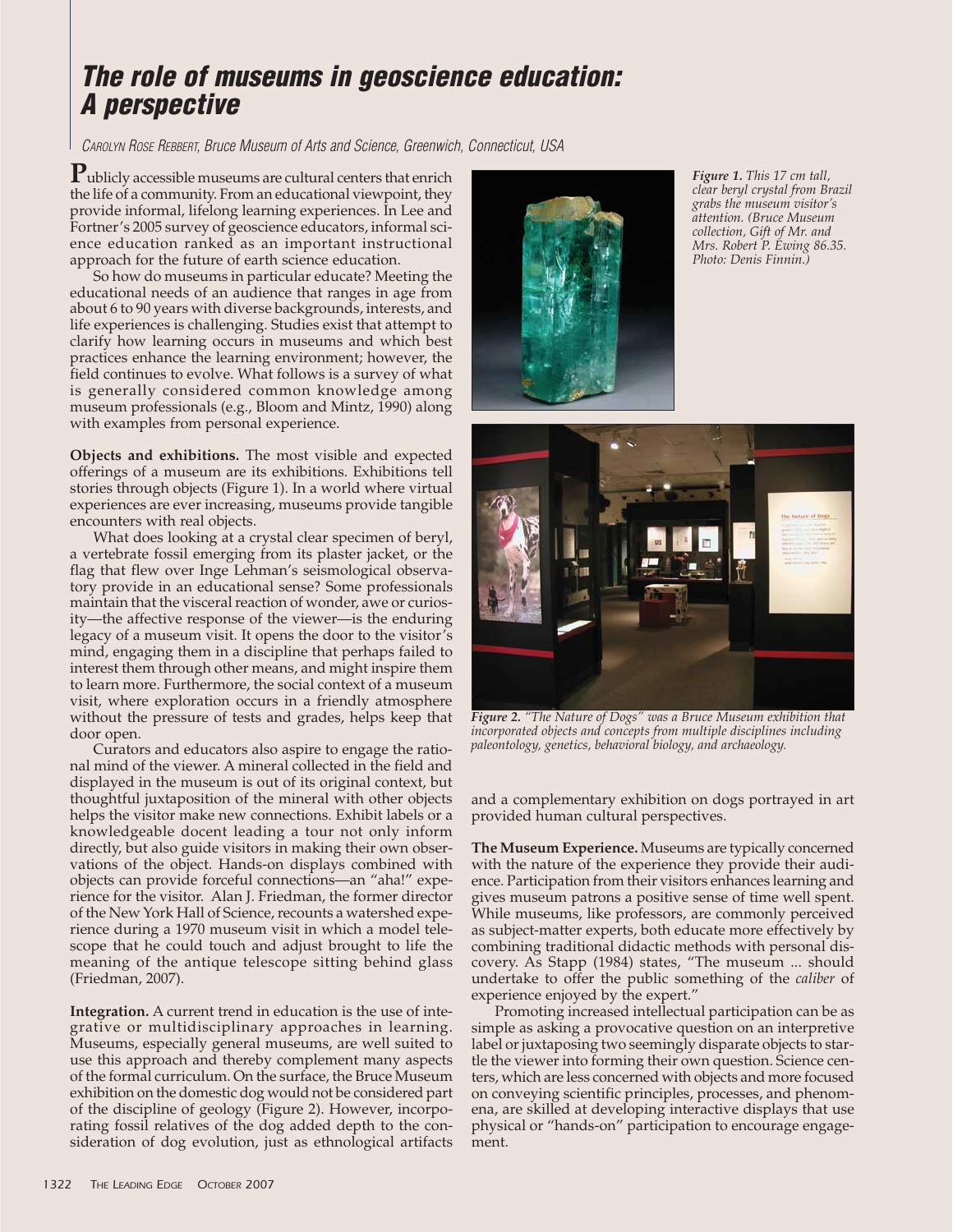At the Bruce Museum, we have had success with some very simple interactive components. A meteorite hunting board game where players tried to find as many meteorites as possible was popular with family groups. It encouraged learning in a social and enjoyable context while conveying some of the real challenges professionals encounter. For example, one game card instructed, "You are lost in a snow squall in Antarctica. When the sky clears, you find you have discovered a new meteorite field. Collect 3 meteorites."

In several exhibitions, we have used a set of four transparent tubes as a mechanism for capturing the visitors' point of view or their understanding of a topic (Figure 3). A question is posed, usually one that does not necessarily have a definitive answer or was a source for scientific investigation such as, "What caused the extinction of the dinosaurs?" Each tube is labeled with a possible response. The visitors are asked to commit to a choice by putting a coin in one or more of the tubes. Making a choice is a thoughtful activity, and not having "the answer" helps the visitor understand that scientific knowledge is not a set of facts delivered by an authority, but rather is constructed through a process.

As a complement to their exhibitions, museums also provide public programs that promote participation in learning activities. Lectures and film presentations followed by discussion sessions are popular with the adult learners in the Bruce Museum community. For example, they relished the opportunity to ask Peter Rona directly about his experiences investigating hydrothermal vents and then continued their discussions in small groups over wine and cheese. Special events such as "Rock and Mineral Family Day" at the Bruce provide opportunities to dig for minerals, polish amber or learn how to use a map and compass. Most public programs occur on the museum campus, but many museums also offer educational excursions. While a cave exhibition was on display at the Bruce Museum, a group of about 26 adventurers, ranging in age from 10 to 80 years, explored a marble cave in western Connecticut (Figure 4).

**Misconceptions.** Educators in all settings face the challenge of participants with preconceived, erroneous notions about some aspect of science. In Rebich and Gautier's 2005 study, they discovered that some college students thought global warming resulted from increased insolation through the ozone hole and that greenhouse gases are pollutants. Misunderstandings like these are particularly resistant to change, but the study also indicates that collaborative learning and problem-solving activities are helpful in replacing them with correct conceptions.

This suggests that the social context of the museum and its interactive components can be useful in facing this challenge. However, as Borun (1989) points out, this requires that museums perform front-end evaluations of their exhibitions in order to identify the misunderstandings that need to be addressed, as well as summative evaluations to assess the exhibition's effectiveness.

**Partnerships.** Museums further their educational goals through collaboration with both formal and informal institutions. Partnerships with the local K-12 community are imperative for museums to retain their viability. State and national science standards usually are broad enough that museums can find links to their mission and the topics presented in exhibitions. Museums thus enrich student learning, going beyond the proscribed curriculum to provide specialized content expertise.

At the Bruce Museum, we offer school tours, school outreach programs, after-school programs, and teacher devel-



*Figure 3. Visitors participate in their museum experience through interactive displays. Here the tubes represent responses to a question, and visitors commit themselves by adding a coin to one of the tubes.*



*Figure 4. Two youngsters work their way through a tight squeeze in a Connecticut cave on a museum field trip.*

opment based on our permanent and temporary exhibitions. Our "Mineral Marvels" program is a popular request of teachers, second only to a program on Native Americans. "Phenomenal Weather," an exhibition planned for March 2008, resulted in part from a request by the science coordinator for the Greenwich, Connecticut public schools.

Engaging high school and college students via exhibition programs is more challenging, and many museums obtain better results by involving the students in museum work. The American Museum of Natural History has a program that matches high school students with curators who guide them in a research project. Curators there also serve as graduate advisors to university students. The Bruce Museum trains high school students as junior educators who lead after-school programs at the museum, and we also offer opportunities for college interns to learn about natural history curation. A paleontology professor at Clemson University, in collaboration with the university's Bob Campbell Geology Museum, set the students' field and laboratory activities within the context of developing an exhibition. The result was a mutually beneficial venture. His students learned about communicating their discipline to